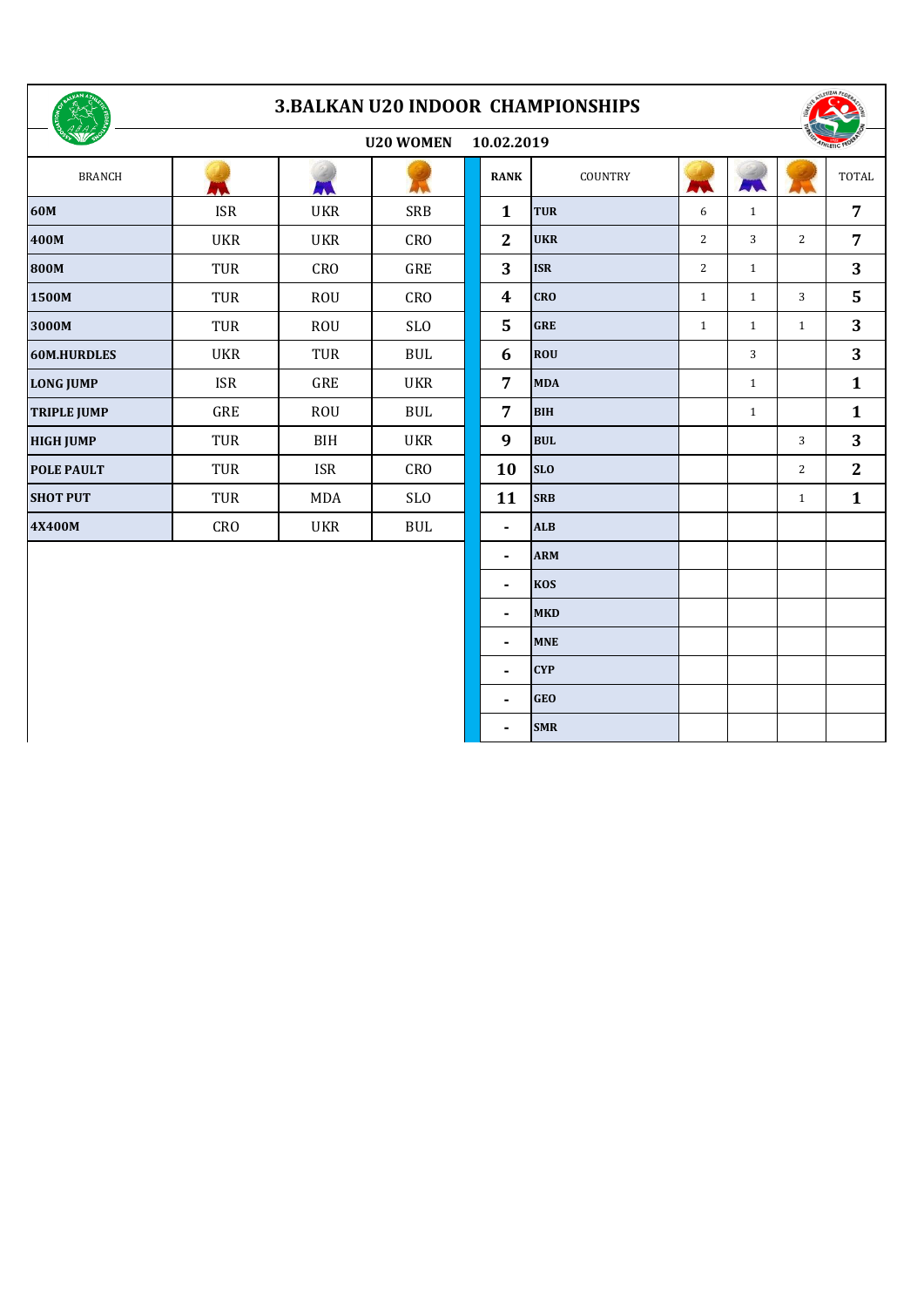

## **3.BALKAN U20 INDOOR CHAMPIONSHIPS**

| Osh SHOP<br>U20 MEN<br>10.02.2019 |            |            |             |  |                  |            | <b>SHATHLETIC FEDERA</b> |                |                 |                         |
|-----------------------------------|------------|------------|-------------|--|------------------|------------|--------------------------|----------------|-----------------|-------------------------|
| <b>BRANCH</b>                     |            |            |             |  | <b>RANK</b>      | COUNTRY    | AW                       | AVA            |                 | <b>TOTAL</b>            |
| 60M                               | <b>BUL</b> | <b>SRB</b> | <b>TUR</b>  |  | $\mathbf{1}$     | <b>UKR</b> | 6                        |                | $\mathbf{1}$    | $\overline{7}$          |
| 400M                              | <b>UKR</b> | <b>TUR</b> | <b>UKR</b>  |  | $\mathbf{2}$     | <b>TUR</b> | $\overline{2}$           | 2              | $7\overline{ }$ | 11                      |
| 800M                              | <b>SLO</b> | <b>SLO</b> | TUR         |  | 3                | <b>SLO</b> | $\overline{2}$           | 2              |                 | $\boldsymbol{4}$        |
| 1500M                             | <b>UKR</b> | <b>TUR</b> | TUR         |  | $\boldsymbol{4}$ | <b>SRB</b> | $\mathbf{1}$             | $\overline{4}$ |                 | $\overline{\mathbf{5}}$ |
| 3000M                             | TUR        | <b>SRB</b> | BIH         |  | 5                | <b>CRO</b> | $\mathbf{1}$             | $\mathbf{1}$   |                 | $\mathbf{2}$            |
| <b>60M.HURDLES</b>                | <b>SLO</b> | <b>ROU</b> | <b>BUL</b>  |  | 6                | <b>BUL</b> | $\mathbf{1}$             |                | $\mathbf{2}$    | 3                       |
| <b>LONG JUMP</b>                  | <b>UKR</b> | CRO        | ${\tt GRE}$ |  | $\overline{7}$   | <b>ROU</b> |                          | 2              |                 | $\mathbf{2}$            |
| <b>TRIPLE JUMP</b>                | <b>SRB</b> | <b>ROU</b> | TUR         |  | ${\bf 8}$        | <b>BIH</b> |                          | $\mathbf{1}$   | $\mathbf{1}$    | $\boldsymbol{2}$        |
| <b>HIGH JUMP</b>                  | <b>UKR</b> | <b>SRB</b> | TUR         |  | $\bf{8}$         | <b>GRE</b> |                          | $\mathbf{1}$   | $\mathbf{1}$    | $\boldsymbol{2}$        |
| <b>HIGH JUMP</b>                  | <b>UKR</b> | <b>SRB</b> | <b>TUR</b>  |  | 9                | <b>KOS</b> |                          |                | $\mathbf{1}$    | $\mathbf{1}$            |
| <b>POLE PAULT</b>                 | <b>UKR</b> | GRE        | <b>BUL</b>  |  | $\blacksquare$   | <b>ALB</b> |                          |                |                 |                         |
| <b>SHOT PUT</b>                   | TUR        | BIH        | <b>KOS</b>  |  | $\blacksquare$   | <b>ARM</b> |                          |                |                 |                         |
| 4X400M                            | <b>CRO</b> | SLO        | TUR         |  | $\blacksquare$   | <b>ISR</b> |                          |                |                 |                         |
|                                   |            |            |             |  | $\blacksquare$   | <b>MDA</b> |                          |                |                 |                         |
|                                   |            |            |             |  | $\blacksquare$   | <b>MKD</b> |                          |                |                 |                         |
|                                   |            |            |             |  |                  | <b>MNE</b> |                          |                |                 |                         |
|                                   |            |            |             |  |                  |            |                          |                |                 |                         |

**- CYP** <sup>0</sup> <sup>0</sup> <sup>0</sup> **0 - GEO** <sup>0</sup> <sup>0</sup> <sup>0</sup> **0 - SMR** <sup>0</sup> <sup>0</sup> <sup>0</sup> **0**